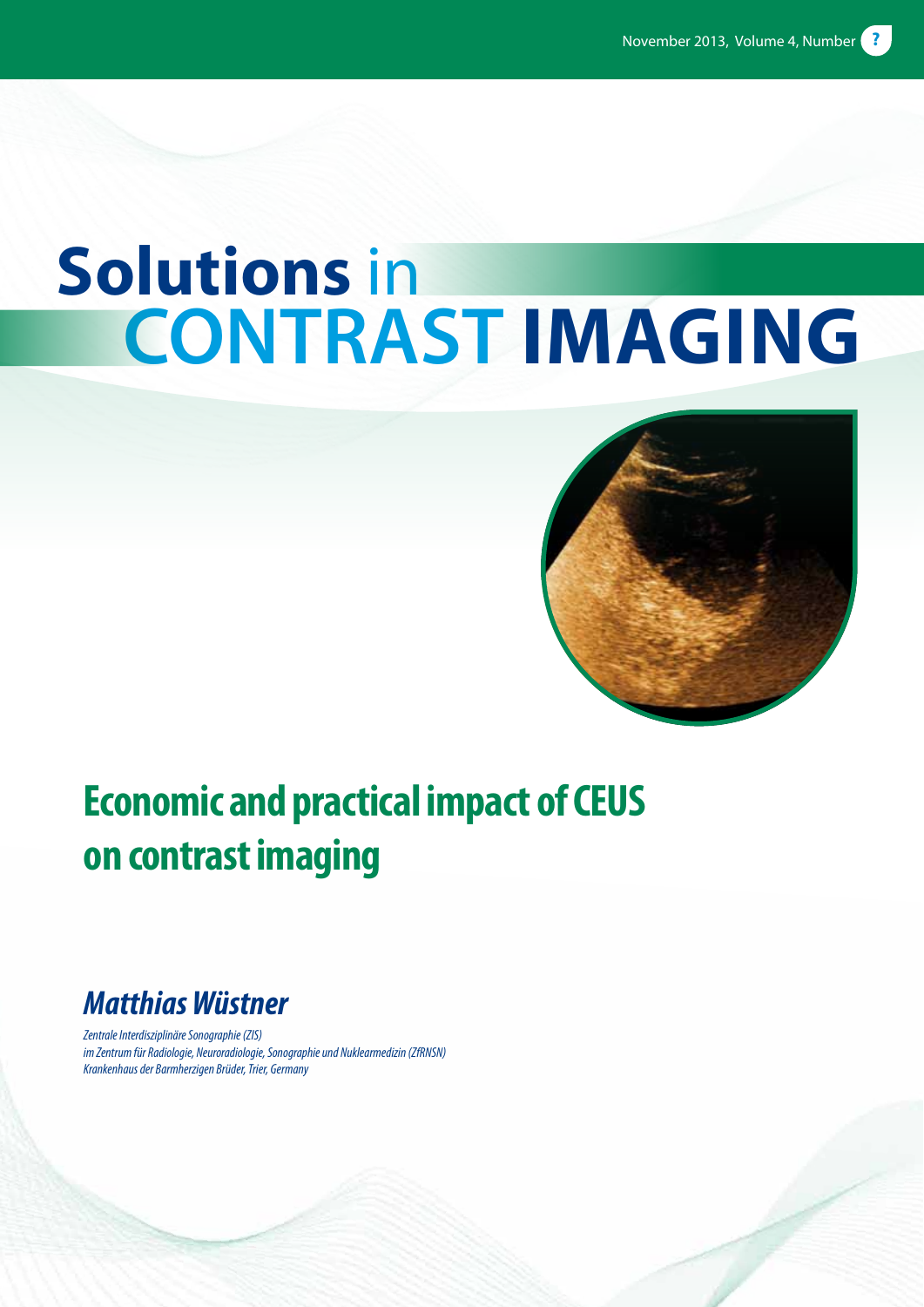# **INTRODUCTION**

Like iodized X-ray contrast media (CM) in computed tomography (CT) and gadolinium-containing contrast agents in magnetic resonance imaging (MRI), second generation ultrasound contrast agents provide imaging of physiological and pathological tissue perfusion using ad hoc ultrasound imaging protocols.

In 2001, a microbubble suspension (hexafluoride gas in a phospholipid shell, SonoVue®, Bracco Imaging, Milan, Italy) was approved by the European drug authorities as the only second generation contrast agent labelled for non-cardiac examinations (macrovasculature and microvasculature in liver and breast). Since then numerous scientific studies have evaluated the protocols and results of contrast-enhanced ultrasound (CEUS) in a still growing number of applications.1,2

A small number of casualties in chronological relation to SonoVue®-enhanced echocardiography during acute myocardial infarction raised some initial scepticism about the possible side-effects of the product. However, after acute coronary syndrome had been accepted as a contraindication for CEUS beyond clinical trials, and with growing CEUS experience, the positive risk/benefit ratio of SonoVue® has been demonstrated in more than 2.5 million patients.

The risks for the patient from i.v. administration of SonoVue® appear far smaller than those associated with MRI CM and CT/X-ray CM.

As a matter of principle, SonoVue® does not harm kidney function because it is not excreted through the kidneys. In addition, SonoVue® does not contain iodine, so it cannot interfere with thyroid function as do CT/X-ray CM. Last but not least, the biochemical properties of hexafluoride gas and phospholipid molecules, and the low volume of substance needed (1.2 ml SonoVue® as standard dosage for liver imaging in most modern ultrasound systems) compared to the hundred-fold volume in CT or MRI contrast imaging suggest that in the long run even allergic effects could be expected less frequently in CEUS than in contrastenhanced CT (CECT) - not to mention the radiation exposure of CT and the medical and psychological limitations of MRI tunnel imaging.

In contrast with the above-mentioned patient-friendly aspects, CEUS:

- is restricted by the known technical limitations of ultrasound imaging (gas superposition, operator dependency, etc.);
- requires new and extended education and training of examiners;
- makes the formerly handy and quick method of ultrasound imaging significantly more complex, timeconsuming and cumbersome, disturbing the former standard workflow in an ultrasound laboratory;
- is more expensive than conventional ultrasound.

# **IMPLEMENTATION OF CEUS IN THE DAILY ROUTINE OF AN IMAGING CENTRE - OUR EXPERIENCE**

Our central interdisciplinary ultrasound department in the imaging centre of a maximum care hospital in Germany introduced CEUS according to expanding study evidence, reported especially in the series of EFSUMB guidelines on CEUS.1-4 Figure 1 shows the development of CEUS activities in our department since 2007.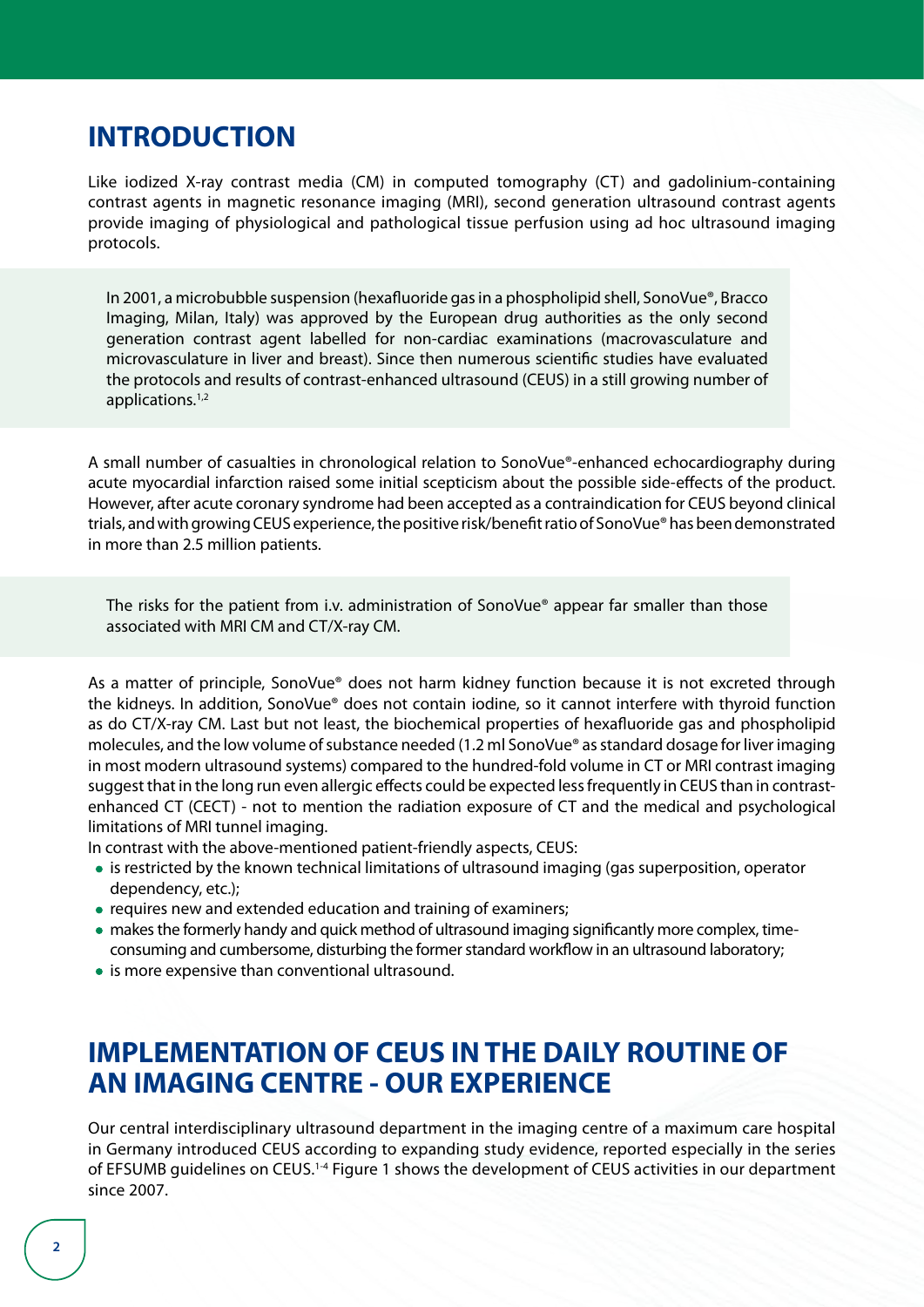

**Figure 1.** Annual number of CEUS examinations in the centralized interdisciplinary ultrasound section (CIS, Brüderkrankenhaus Trier, Germany).

> *The slope seems to flatten, perhaps to a saturation level of 900. However, by the end of August 2013 we had performed 665 CEUS examinations compared with 505 in 2012. The difference (+160; 31%) implies an expectation of further growth.*

## **Purpose of the study**

To establish whether the added efforts and costs of CEUS are worthwhile for the hospital in terms of costs and patient management.

## **Materials and methods**

Most CEUS examinations were performed with a Philips IU22 system while a small number of emergency or bedside cases were investigated with Philips CX50 machines. CECT examinations were performed with a Philips Brilliance 64, and CEMRI examinations with a Philips Intera 1.5 Tesla (since mid year 2010 Philips Ingenia 3T).

The CIS department is part of the Imaging Centre of our hospital.<sup>5-7</sup> All examinations of all imaging modalities are recorded by the shared radiology information system (RIS, Gapit®, i-Soft, Mannheim, Germany) and all images, including ultrasound pictures and video loops, are recorded in the PACS (Sectra®).

We analyzed data on the overall application of CEUS in our hospital. For the imaging of focal liver lesions, the main indication for CEUS today (see Table 1), we also compared the numbers of CECT and CEMRI examinations and calculated the costs on the basis of full-cost pricing as provided by Schuler et al.<sup>8,9</sup>

| Liver             | 381 | Parathyroid             | 9 | Abdominal cavity                                                 | 2 |
|-------------------|-----|-------------------------|---|------------------------------------------------------------------|---|
| Kidney            | 115 | Retroperitoneum         | 8 | Abdominal wall                                                   | 2 |
| Drainage          | 99  | Soft tissue             | 7 | Urinary bladder                                                  |   |
| Aorta post EVAR   | 37  | Lung                    | 5 | <b>Testicles</b>                                                 |   |
| Spleen            | 27  | Adrenal                 | 5 | Thyroid                                                          |   |
| Pancreas          | 20  | US-quided cholangiogram | 5 | Vena cava                                                        |   |
| Arteries*         | 16  | Bowel                   | 4 | EVAR: Endovascular aortic repair.<br>* 11 carotid + 5 periphera. |   |
| Bile tract (i.v.) | 12  | <b>Thorax</b>           | 4 |                                                                  |   |

**Table 1.** Breakdown of CEUS examinations (n=743) by different specialties (CIS, Brüderkrankenhaus Trier, 2011).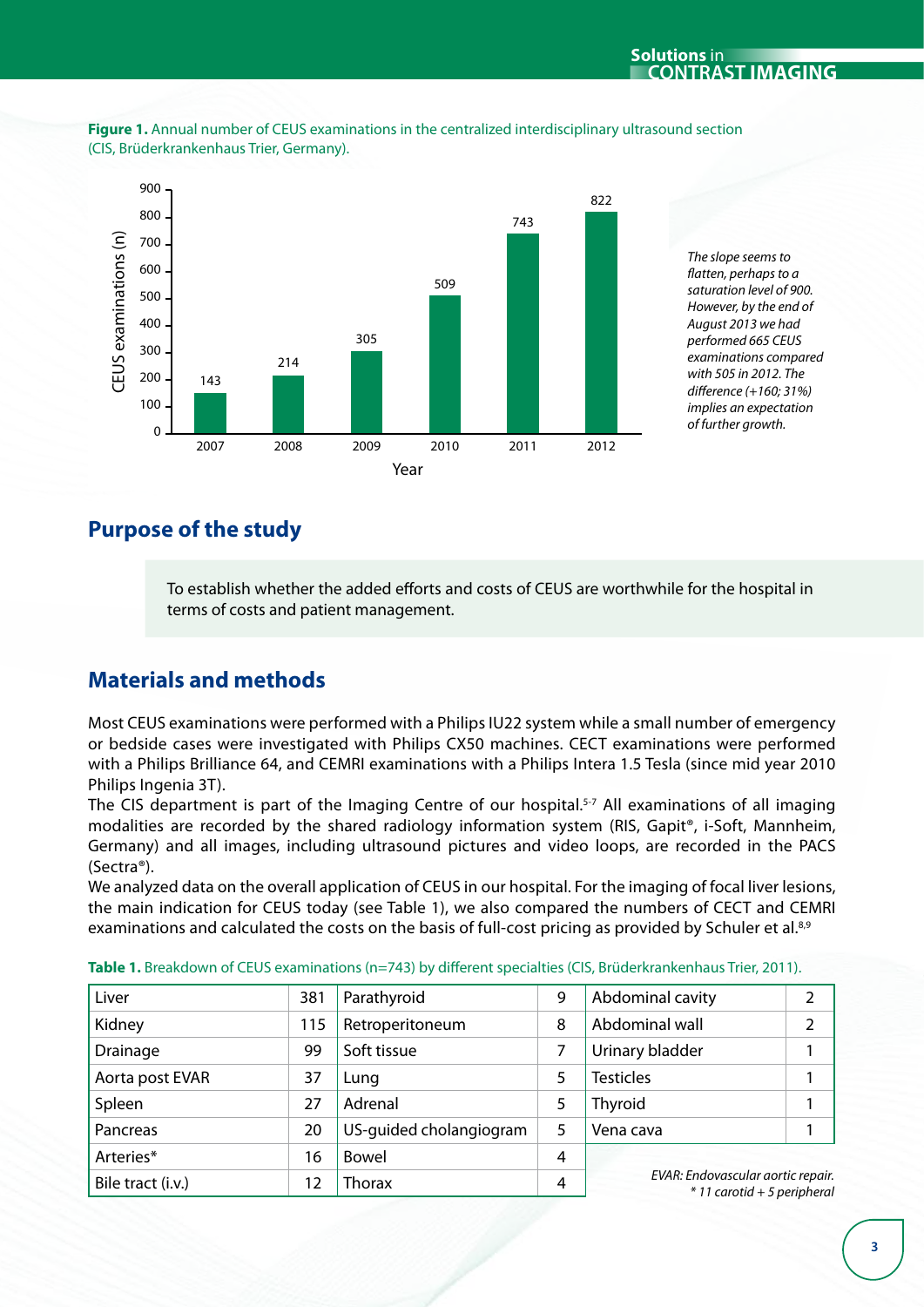### **Results**

#### *Implementation of CEUS in daily practice*

CEUS requires a number of special preconditions that do not exist as a matter of course in a conventional ultrasound unit.10 The need is for CEUS-capable US-machines (high end), special training of doctors (in our experience, two years minimum), special education of support staff, and specific changes in work routine.

Due to the growing numbers of CEUS (Figure 1) and interventional procedures, our centre changed to work with "in-room assistance" on a regular basis.

We even had to enlarge examination rooms to accommodate the greater workload and new standard ultrasound working teams (typically comprising at least two people − a doctor and support staff).

#### *Consequences of CEUS in imaging of focal liver lesions*

In the years up to 2009, CEUS of focal liver lesions had become a routine procedure in our department, with reliable results compared to CECT or CEMRI studies of the same cases. Considering the patients' hospitalization period, radiation load and comfort, we started to try and spare double and even triple examinations of CEUS, CECT and CEMRI in cases in which the first modality was technically adequate and led to a consistent and plausible result. For this purpose, radiologists, CEUS doctors, oncologists and surgeons of our hospital negotiated and finally agreed on an "imaging pathway" on the basis of published study results, $11$  as described in Figure 2.

#### **Figure 2.** Imaging pathway for focal liver lesions (Brüderkrankenhaus Trier, 2010).<sup>11</sup>



#### *Improvement of patient management with CEUS*

Numerous publications state that CEUS can compete with CT and MRI in terms of diagnostic accuracy, not only for focal liver lesions, but also in a still growing number of non-hepatic applications.<sup>1-4,12-14</sup> In addition, CEUS is advantageous as it does not suffer the same drawbacks as CT or MRI with regard to contrast administration: there is no exposure to iodine and no renal excretion and hence no risk of renal failure; likewise, there is no exposure to ionizing radiation.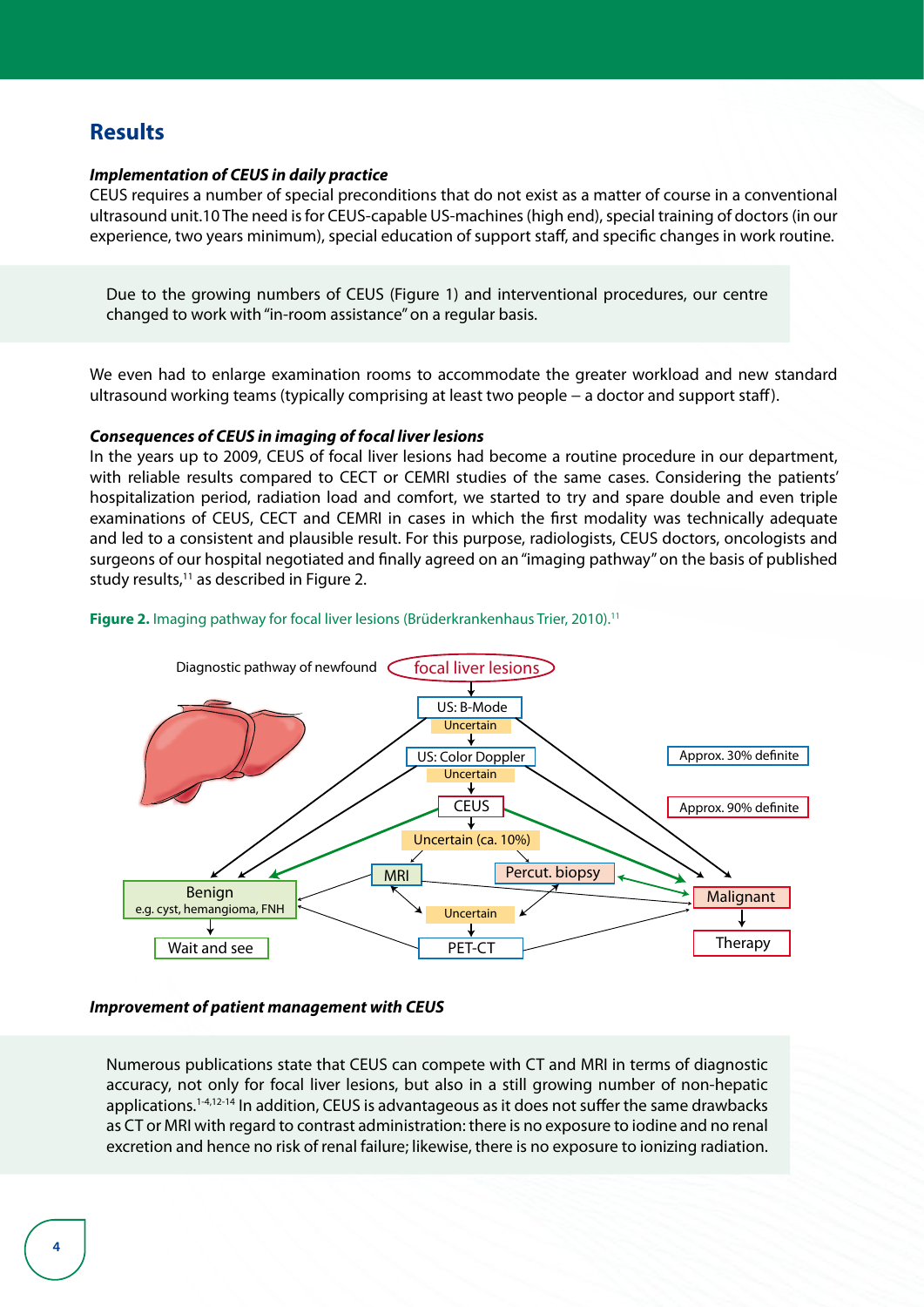**Solutions** in **contrast imaging**

Moreover, the patient's subjective view is important. The option to include contrast information in the ultrasound examination, which is often the first imaging procedure ("one stop shopping"), spares waiting time for the patient for the second imaging procedure spent in an anxious state of concern.

Finally, healthcare systems are currently in a fundamental situation of scant economic resources and hence in many countries hospitals are now in a competitive situation. Both these aspects push the care provider to efficiency. Time-effective optimization of patient paths through a conventional set of procedures per case is one major issue. Another is innovation that spares part of the conventional set of procedures needed per case. Such an innovation is provided by the introduction of CEUS. Conventional ultrasound was used as a low level imaging procedure to somehow influence the further application of high level imaging and other costly and time-consuming procedures. One main objective of the costly imaging coming beyond ultrasound was the addition of information on tissue vascularization by contrast enhancement.

Nowadays this vascularization information can be provided by CEUS as a matter of principle and in many cases be achieved in the primary imaging procedure of ultrasound. That makes the whole case process more streamlined and faster – and brings an economic advantage to a hospital in competition by sparing hospitalization time and the costly high level imaging it entails.

Figures 3-6 show CEUS images of cases with malignant and benign focal liver lesions, a kidney tumour and a surprising finding in the pelvic region.

#### **Figure 3**

*Female patient, 88 yo. May 31, 2013: Emergency unit for worsening of general condition and oedema: erysipelas left lower leg, pneumonia, urinary infection, renal insufficiency, anaemia. June 6, 2013: US abdomen (poor examining conditions): 1 focal liver lesion, 23 mm, ascites. June 13, 2013: CEUS liver: 2 focal liver lesions (FLL) suspicious for metastases (contrast washout in late phase, see fig. 3A). June 17, 2013: US-guided biopsy of FLL (see fig. 3B) after aspiration of ascites: poorly differentiated adenocarcinoma, unknown primary, tumour cells also in ascites. June 27, 2013: exitus after steady worsening. Conclusion: no CT and no MRI were performed. All the evidence necessary for the decisions to be made to manage this case could be established by ultrasound, including US-guided biopsy.* 

#### **Figure 4**

*Female patient, 29 yo. Feb. 01, 2010: referral for Bosniak 2F cyst rt. kidney (ext. CT). Fundamental B-mode US: cyst with broad septae. CEUS: septae with pronounced perfusion, strong suspicion of renal cell carcinoma (RCC, see figure). Feb. 10, 2010: right side partial renal resection. Histopathology: cystic RCC (pT1b, pNx). Follow-up: no recurrence. Conclusion: in a young female patient no internal/ second CT was necessary to verify the indication for surgery for malignant kidney cyst.*

# 11:45:47 **MALLARY**

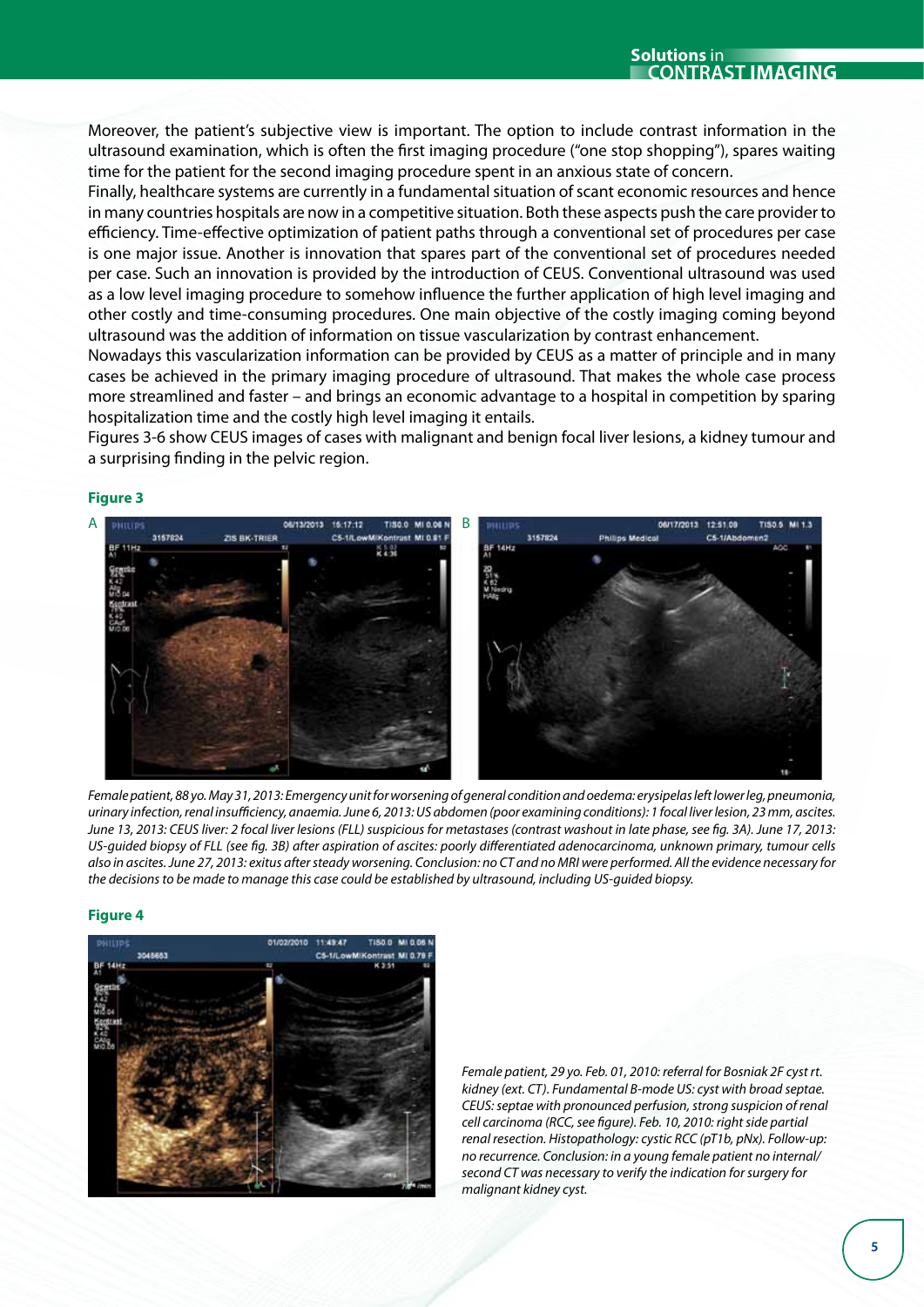#### **Figure 5**



*Female patient, 46 yo. Oct. 3, 2011: resuscitation after fulminant lung embolism. Thrombolytic therapy, stabilization, secondary worsening and consumptive coagulopathy for haemorrhage of left liver lobe. Oct. 4, 2011: CEUS (bedside with compact machine, see figure): microbubbles invading a non-enhanced haematoma demonstrating active bleeding left LL. Consecutive CT angiography: bleeding stagnant. Recovery, Oct. 24, 2011: discharge for rehab with phenprocoumon. Conclusion: in a life-threatening haemorrhage at the ICU, patient transport to CT only after bedside CEUS proof of active bleeding.*

#### **Figure 6**



*Male patient, 83 yo. Sept. 09, 2013: fast growing (8 cm), clinically evident tumour left iliac region, suspected metastasis of malignant melanoma left toe V (2009). USguided biopsy requested. Fundamental US: lesion left iliac region with suggestive features for haematoma. CEUS instead of biopsy: No CM uptake (see figure). Fine-needle biopsy: old blood.* 

*Final diagnosis: diffuse plasmacytoma of spine and pelvic bones, haematoma left iliac region in anticoagulant therapy. Conclusion: avoidance of a misleading histopathologic exam by revealing a suspected tumour to be an avascular haematoma instead.*

#### *Cost-effectiveness of CEUS*

But isn´t CEUS expensive? Recently, Schuler et al. contributed greatly to discussions over the costs of diagnostic imaging.8,9 According to their realistic models based on full-cost pricing in Germany in 2010, a CT examination of the liver with 3 contrast phases costs €198.09 with a 16-detector machine or €227.97 with a 64-detector machine. Likewise, a CEMRI examination of the liver at 1.5 Tesla costs €238.83. In contrast, a CEUS examination of the liver costs €141.74 with a level 3 machine or €121.73 with a level 2 machine.<sup>9</sup>

After we had introduced the above-mentioned algorithm in imaging of focal liver lesions (Figure 2), we wanted to find out whether we would really succeed in changing daily routines in this field. For this reason we analyzed the numbers of contrast-enhanced (multiphase) examinations of the liver from 2009 to 2011 on the shared database of the radiology information system (RIS) that consistently records the data of all procedures in our centre. Figure 7 shows the examination numbers of 3-phase contrast imaging of the liver in our hospital.

The data suggest that after setting up the algorithm CEUS has taken about a third of the previous upper abdomen CECT workload. This hypothesis is supported by the almost exact equivalence of the CECT decrease and the CEUS increase. This effect remained stable in the second year.

If we apply Schuler's prices for the liver imaging modalities, we find that the above CECT+CEUS set of examinations in 2011 in Figure 7 was €5,538 cheaper than that in 2009, assuming Schuler's presumption of one vial of SonoVue® per case.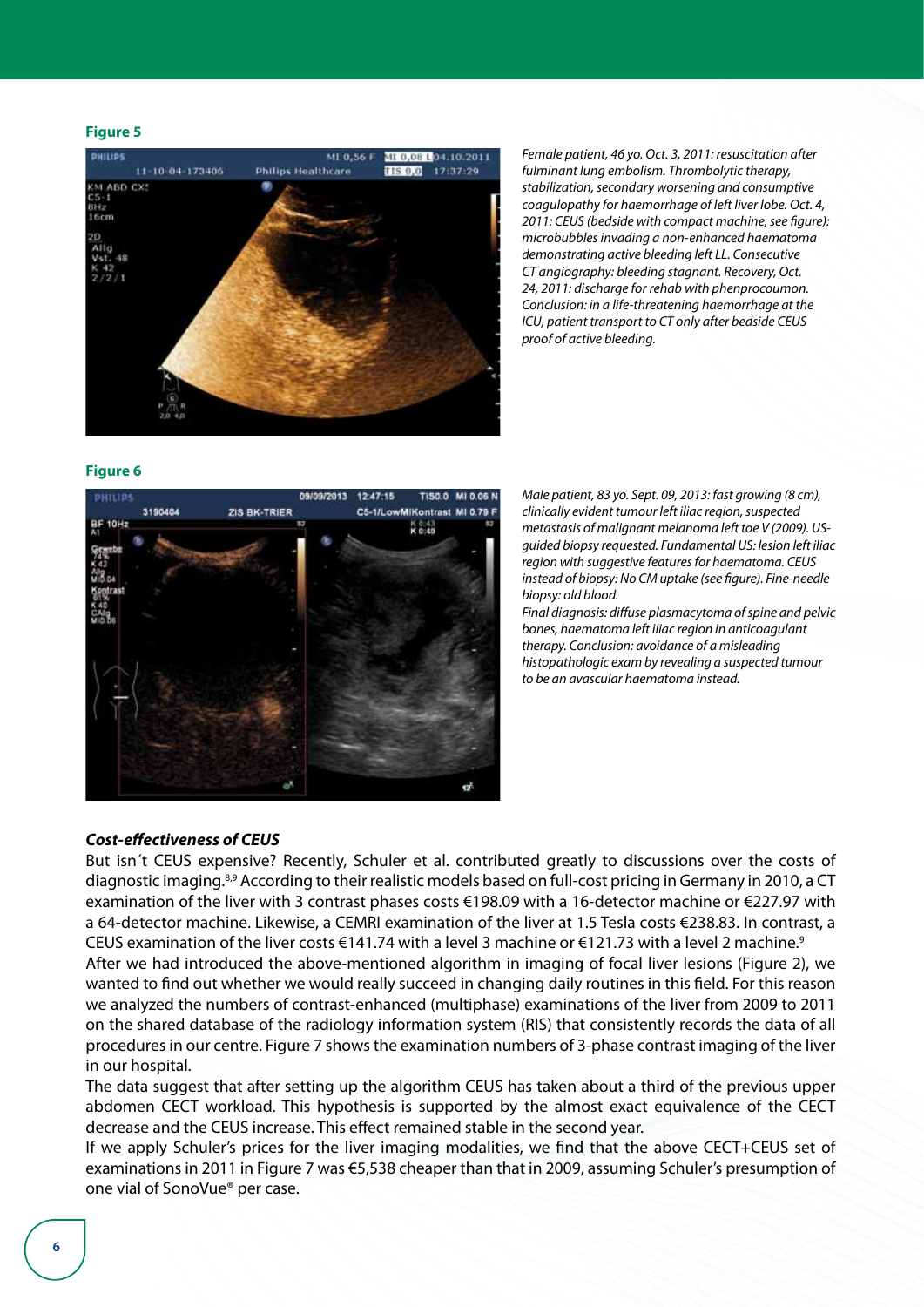

**Figure 7.** Contrast-enhanced (multiphase) examinations of the liver (ZfRNSN, Brüderkrankenhaus Trier).

In an early phase of CEUS implementation we noticed one amazing effect. Despite a growing number of CEUS examinations, the consumption of contrast agent decreased. In 2008 we performed 214 CEUS examinations and consumed 184 vials of SonoVue®. In 2009 we performed 305 CEUS examinations (+91), and consumed only 150 (-34) vials of SonoVue®.

One precondition for the decreased consumption of contrast agent is that modern ultrasound machines need less than 1 vial of SonoVue® per examination. However, possible savings in terms of contrast agent can only be realized if the remaining SonoVue® is used before its expiry date, instead of disposing of it. For efficient utilization of contrast agent a sufficient frequency of CEUS examinations is necessary, e.g. 4 x CEUS exams per day means using 4 x 1.2 ml SonoVue® portions for 4 examinations from one vial.<sup>10</sup>

> Considering that since 2009 we have an average consumption of less than 2.4 ml SonoVue® per CEUS case, the savings induced by the CEUS-based imaging pathway only for focal liver lesions add up to more than €8,000 per year.

In our experience this effect applies analogously to the smaller fields of CEUS imaging in which hospitalization time, patient discomfort and money can be saved in a comparable dimension when CMbased vascularization information can be achieved during the ultrasound exam (which is normally the firstline imaging procedure) instead of performing a second "big machine" exam at a later point.

# **CONCLUSIONS**

- Unlike CECT and CEMRI, CEUS is capable of answering many questions relating to tissue perfusion, etc.
- CEUS is cheaper than CECT and CEMRI.
- The main risks of contrast agents like renal failure and iodine exposure can be avoided by CEUS.
- Substitution of CECT or CEMRI by CEUS in a "one stop shopping" procedure with standard ultrasound normally results in a saving of hospitalization time.
- Regarding contrast-enhanced liver diagnostics, in the setting of an imaging centre a shift from CECT to CEUS with SonoVue® could be established, saving a mid-size hospital an amount in the region of more than €8,000 per year.
- The same saving effects through CEUS are most likely to appear also in the other indications for contrast-enhanced slice imaging.